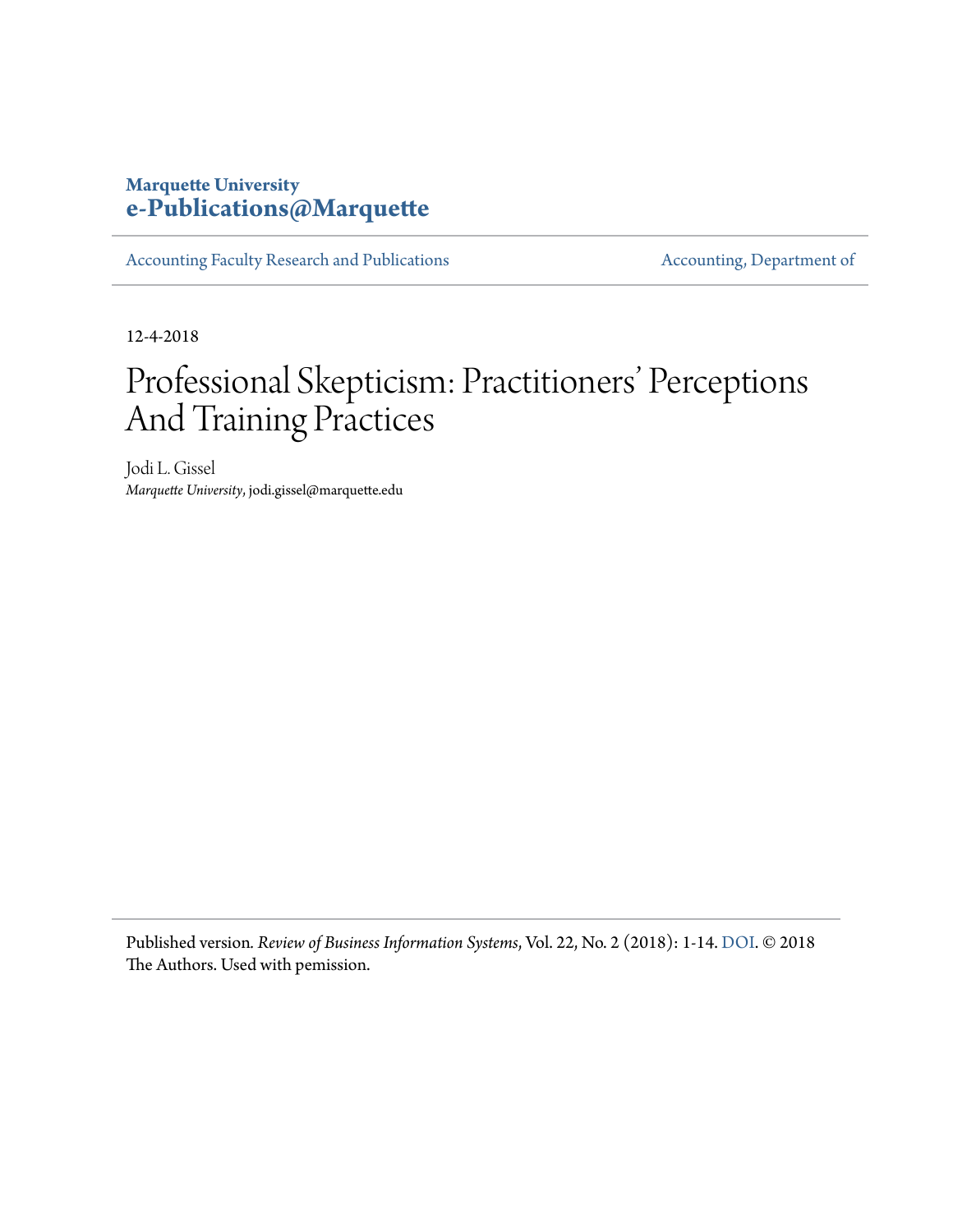# Professional Skepticism: Practitioners' Perceptions And Training Practices

Jodi L. Gissel, Marquette University, USA

# **ABSTRACT**

*While regulators criticize auditors for lacking appropriate professional skepticism (SEC, 2010, 2013; PCAOB, 2012), auditing standards lack a clear, consistent definition (Nelson, 2009; Hurtt, Brown-Liburd, Earley, & Krishnamoorthy, 2013), leaving application of professional skepticism "open to interpretation" (Glover & Prawitt, 2013, p. 2). If individual auditors view professional skepticism as open to interpretation (i.e., subjective), auditors may believe they are appropriately applying standards on professional skepticism based on their individual interpretations. However, if regulators apply a different definition of professional skepticism when reviewing auditors' work, this may help explain ongoing criticisms from regulators stating auditors lack appropriate professional skepticism. The author reports insights of 66 auditors' perceptions and finds the majority believe professional skepticism has a subjective (as opposed to uniform) definition. This finding is consistent across auditor rank and firm size, suggesting the potential for variations in application of professional skepticism in practice. Supplemental analyses indicate tax practitioners are more likely than auditors to view professional skepticism as subjective, particularly at the partner rank. The author presents professional skepticism training practices for 25 firms that suggest most firms recognize the importance of professional skepticism training and its regular reinforcement. However, there are concerns surrounding the fact that mentoring is listed as the most common training method, which lacks benefits of more formal training activities. Overall, this study provides relevant insights from practitioners and strengthens recent calls for developing a "common definition and shared understanding" of professional skepticism and a framework for evaluating application of professional skepticism (Glover & Prawitt, 2014, p. 5-6).*

**Keywords:** Professional Skepticism; Auditor Skepticism; Tax Practitioner Skepticism; Professional Skepticism Training

### **INTRODUCTION**

lthough auditing standards emphasize maintaining and applying professional skepticism (PS) throughout audits, regulators criticize auditors for lacking appropriate levels of PS (e.g., SEC, 2000, 2003, 2005, 2010, 2013; PCAOB, 2008, 2012, 2013, 2017). Regulators often link criticisms to another deficiency – such as failure to perform sufficient audit procedures or obtain sufficient evidence (e.g., SEC, 2000, 2003, 2005, 2010, 2013; PCAOB, 2008, 2012, 2013, 2017). Regulators often link criticisms to another defici PCAOB, 2016a) or failure to exercise due professional care (e.g, SEC, 2010; PCAOB, 2016b) – and provide little explanation of what specifically constitutes lack of PS; they simply refer to standards that require PS. However, standards (which presumably are the basis for regulators' assessments of auditor performance) lack a clear, consistent definition of PS (Nelson, 2009; Hurtt et al., 2013; Glover & Prawitt, 2013, 2014) and practical application guidance (Glover & Prawitt, 2013, 2014).

While acknowledging the need for firm tone at the top and quality control systems to foster an environment of proper PS, the PCAOB (2012, p. 11) specifies "it is ultimately the responsibility of each individual auditor to appropriately apply professional skepticism," highlighting that application of PS is an individual judgment. Based on their individual subjective interpretations, auditors may believe they are appropriately applying auditing standards on PS. However, if regulators employ a different interpretation of PS when reviewing auditors' work, this may contribute to the ongoing criticisms that auditors lack appropriate PS. Therefore, this study explores whether auditors perceive PS as having a uniform (standard) definition or as open to individual subjective interpretation.

Deficiencies in auditors' application of PS may also relate to lack of or ineffective training. While universities strive to develop students' critical thinking skills and introduce issues surrounding PS, this is frequently seen as something that improves with experience over time (Hurtt et al., 2013); in other words, a skill that develops "on-the-job." There is some evidence that training may improve auditors' skeptical judgments and actions (see Nelson, 2009; Hurtt et al.,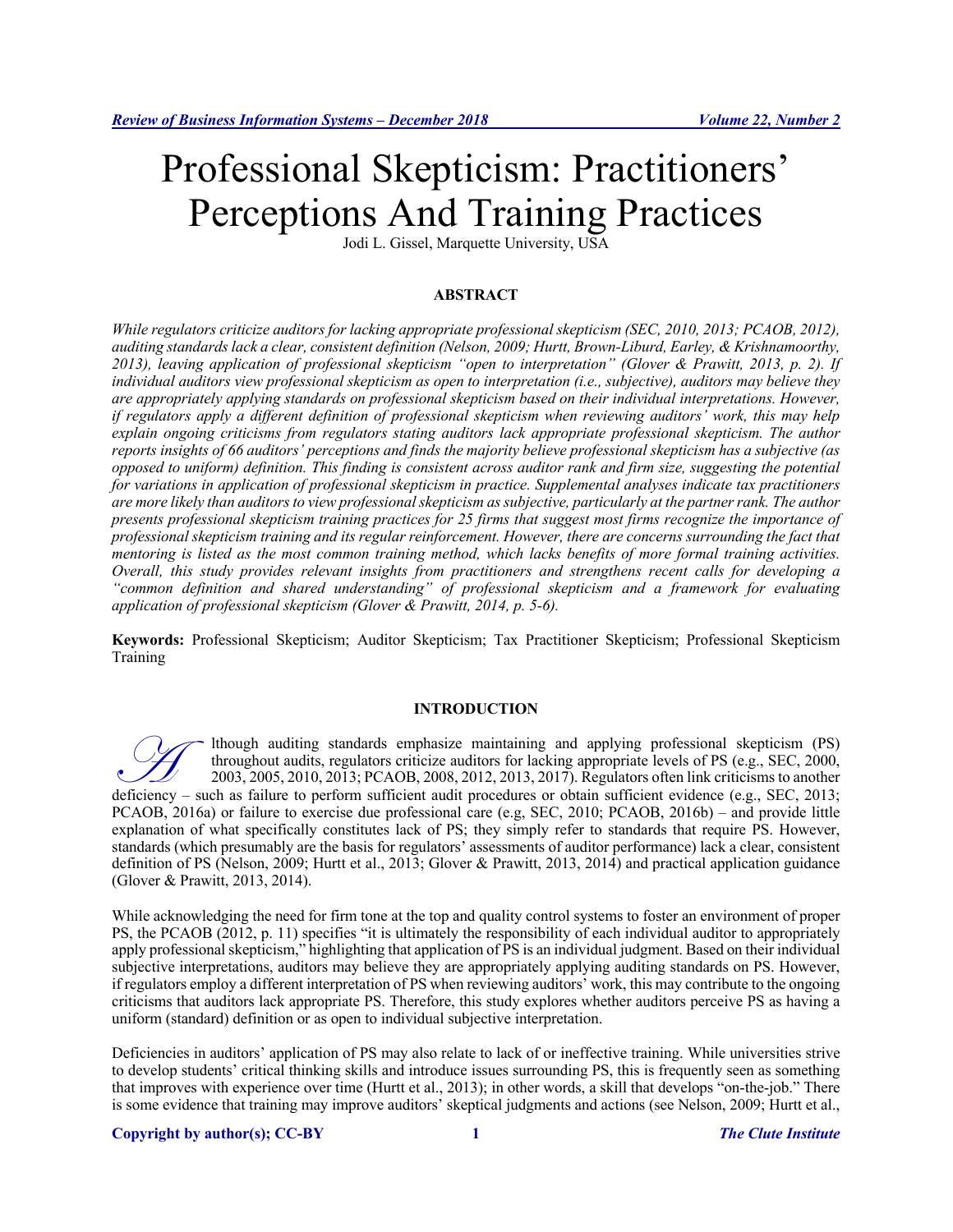2013; Glover & Prawitt, 2013, 2014), but the form of training influences its effectiveness (Wedemeyer, 2010; Hurtt et al., 2013). Therefore, this study also seeks to develop an understanding of firms' PS training practices in terms of frequency, methods, instructors, and levels of employees who receive training. An understanding of firms' training practices provides insight as to the level of importance firms place on PS and as to whether firms engage in effective training in this area.

This paper reports insights from 66 auditors across ranks (partners, managers, seniors, and staff) and firm sizes (local, regional, national, international, and Big 4) and provides information about training practices at 32 firms. The study finds most individual auditors believe PS is subjective; supplemental analyses indicate this finding is consistent across auditor rank and firm size, suggesting the potential for variation in application of PS in practice. Tax practitioners' views of PS are important to consider as well, as they often participate as specialists during an audit. Supplemental analyses indicate tax practitioners are more likely than auditors to view PS as subjective, particularly at the partner rank, suggesting the need for additional guidance for these specialists. While subjectivity is pervasive in the audit process and individual judgment is necessary, ongoing criticism from regulators suggests we need to reach a common understanding as to the application of appropriate PS. This study provides relevant insights from practitioners that strengthen calls for developing a "common definition and shared understanding" of PS and a framework for evaluating application of PS (Glover & Prawitt, 2014, p. 5-6), as well as calls for standard setters to consider "whether the standards provide sufficient clarity regarding the requirements with which the auditor should comply and whether the standards are driving auditors to consistent application and to exercise sufficient professional skepticism" (IFIAR, 2017, p. 18).

In addition, this study highlights potential areas for improvement in firm training practices relating to PS. The author finds training practices that suggest most firms recognize the importance of PS training and its regular reinforcement. However, mentoring is the most common training method, which lacks benefits of more formal training activities. This finding should be of interest to academics as well, as it suggests the need for more extensive educational opportunities to develop PS because students may not receive formal training from their firms once they are active in the profession. This need is compounded by recent changes in the Uniform CPA Examination to emphasize advanced critical thinking and analysis skills (Tysiac, 2017), so students cannot wait for "on-the-job" experience to develop this area.

The next section discusses the proposed theoretical model of how individuals' perceptions and training influence interpretations of auditing standards and subsequent skeptical judgments and actions, outlines how relevant auditing standards define PS, and identifies the research questions. The author then presents the study's methodology, followed by a discussion of results and supplemental analyses. The paper concludes with a summary of findings, limitations of the study, and suggestions for application to practice and future research.

# **THEORETICAL MODEL AND RESEARCH QUESTIONS**

Existing models relating to PS consider a variety of individual auditor characteristics such as traits, experience, and incentives (Nelson, 2009; Hurtt et al., 2013); however, these models do not explicitly incorporate individuals' perceptions of PS. Nelson (2009) illustrates knowledge (including audit experience and training), traits, and incentives as influences on skeptical judgment and action. Hurtt et al. (2013) presents auditor characteristics (including experience and training), evidential characteristics (including auditing standards), client characteristics, and the external environment as antecedents to skeptical judgment and action. Figure 1 presents the proposed theoretical relation of influences on skeptical judgment and action that are the focus of this study, in addition to those considered by Nelson (2009) and Hurtt et al. (2013). Figure 1 illustrates the idea that individuals' perceptions and training influence the interpretation of auditing standards, thereby impacting skeptical judgment and action.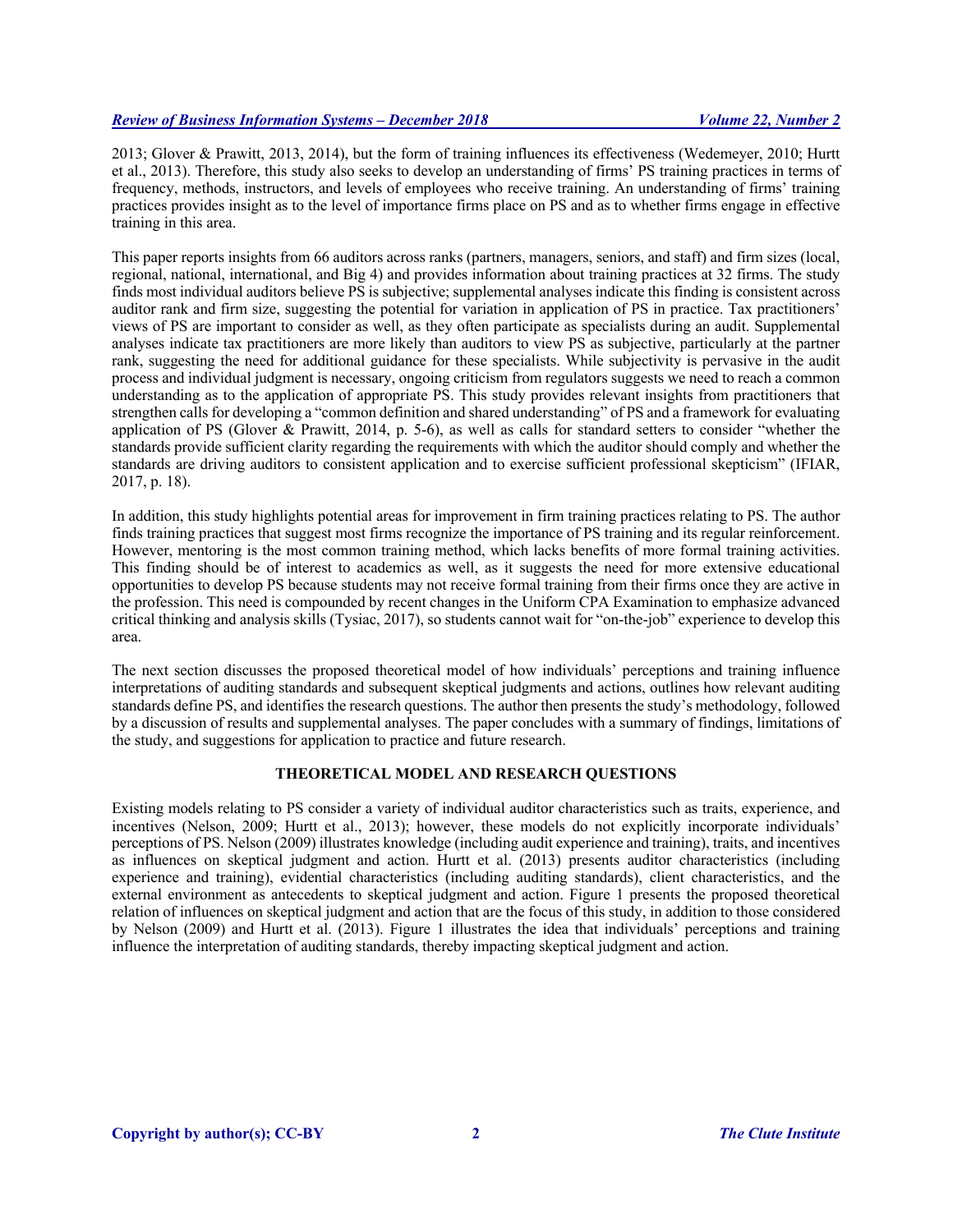

**Figure 1.** Additional Influences on Skeptical Judgment and Action

Auditing standards' definitions of PS range from a "neutral" perspective to a "presumptive doubt" perspective (Nelson, 2009; Quadackers, Groot, & Wright, 2014). For example, PCAOB Auditing Standard (AS) 1015*, Due Professional Care in the Performance of Work,* presents a neutral perspective, with no presupposition regarding management honesty or dishonesty (Nelson, 2009):

Professional skepticism is an attitude that includes a questioning mind and a critical assessment of audit evidence (paragraph .07); the auditor neither assumes that management is dishonest nor assumes unquestioned honesty (paragraph .09).

On the other hand, PCAOB AS 2401, Consideration of Fraud in a Financial Statement Audit, references PCAOB AS 1015, but then advocates a presumptive doubt perspective, or an assumption of dishonesty until evidence suggests otherwise (Nelson, 2009):

Professional skepticism is an attitude that includes a questioning mind and a critical assessment of audit evidence. The auditor should conduct the engagement with a mindset that recognizes the possibility that a material misstatement due to fraud could be present, regardless of any past experience with the entity and regardless of the auditor's belief about management's honesty and integrity… [T]he auditor should not be satisfied with less-than-persuasive evidence because of a belief that management is honest. (paragraph .13)

Yet other standards simply indicate auditors should apply PS without any further explanation or guidance. For example, PCAOB AS 2201, *An Audit of Internal Control Over Financial Reporting That Is Integrated with An Audit of Financial Statements*, states:

The standards, AS 1005, *Independence*, AS 1010, *Training and Proficiency of the Independent Auditor*, and AS 1015, *Due Professional Care in the Performance of Work*, are applicable to an audit of internal control over financial reporting. Those standards require technical training and proficiency as an auditor, independence, and the exercise of due professional care, including professional skepticism. (paragraph .04)

The varying definitions and perspectives of PS in standards "leave open to interpretation what constitutes appropriate levels of questioning of critical assessment" (Glover & Prawitt, 2013, p. 2). Thus, the basis for regulators' assessments of auditor performance (i.e., auditing standards) does not provide a clear means of measurement. Further, while most standards refer to the neutral definition in PCAOB AS 1015 as a starting point, Nelson (2009, p. 3) observes 'regulators

#### **Copyright by author(s); CC-BY 3** *The Clute Institute*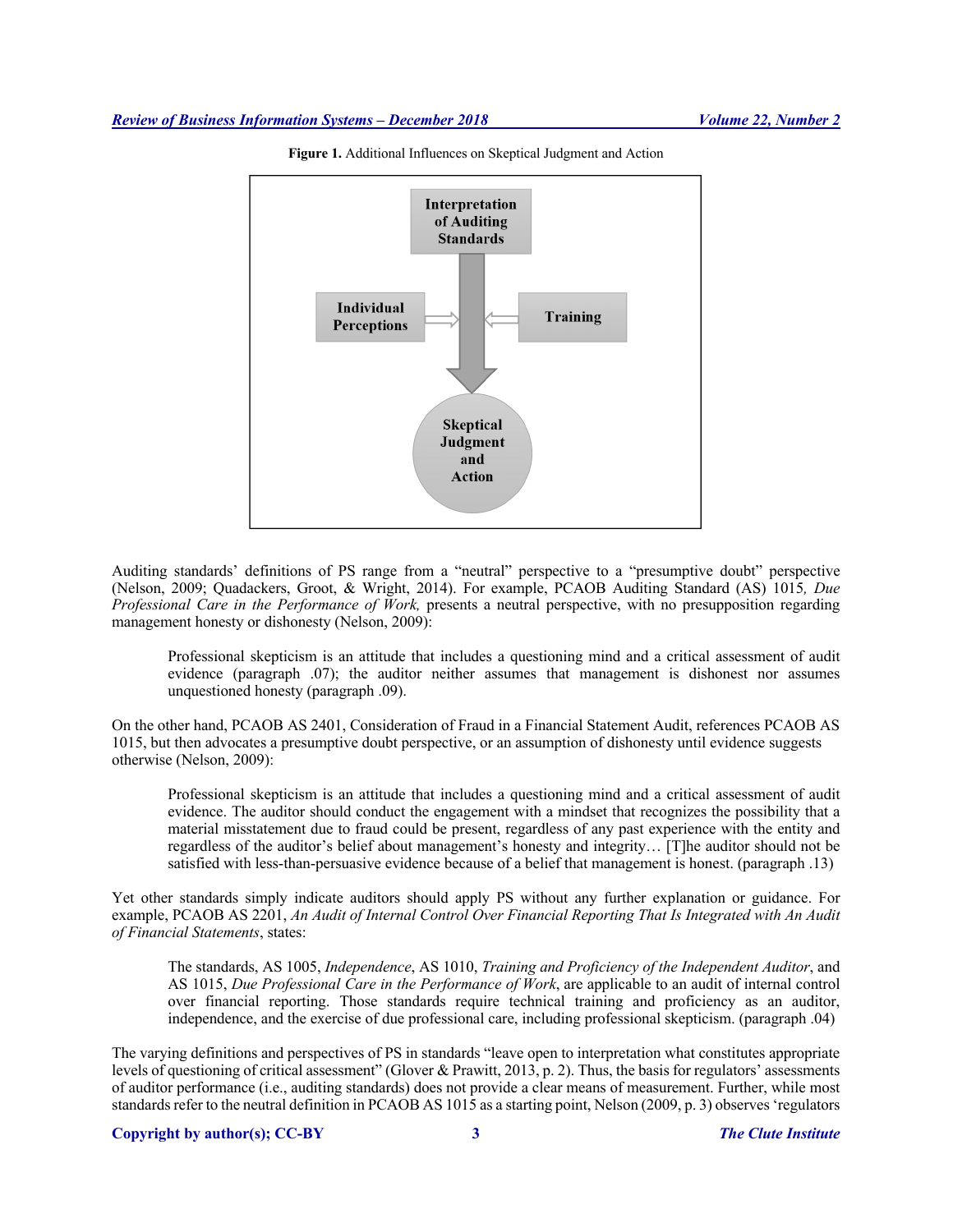appear to take more of the "presumptive doubt" perspective, as they typically refer to PS as something that was missing when an audit failure has occurred.'

The PCAOB (2012, p. 14) provides that "when professional skepticism is applied appropriately, the auditor does not presume that the financial statements are presented fairly in conformity with the applicable financial reporting framework. Instead, the auditor employs an attitude that includes a questioning mind in making critical assessments of the evidence obtained to determine whether the financial statements are materially misstated." The PCAOB (2012, p. 11) indicates, "it is ultimately the responsibility of each individual auditor to appropriately apply professional skepticism throughout the audit," emphasizing that PS is an individual judgment. If individual auditors view PS as subject to interpretation (i.e., subjective), auditors may believe they are appropriately applying standards on PS based on their individual interpretations. However, if regulators apply a different interpretation of PS when reviewing auditors' work, this may contribute to ongoing criticisms from regulators stating auditors lack appropriate PS. As such, this study solicits auditors' perceptions of PS to gain insight for the first research question:

# **RQ1: Do auditors view professional skepticism as having a uniform (standard) definition or as open to individual subjective interpretation?**

Another factor impacting auditors' PS may relate to lack of or ineffective training in the application of PS. While several top academic programs<sup>1</sup> identify critical thinking or analytical skills as expected learning outcomes (e.g., University of Illinois–Urbana-Champaign2, University of Notre Dame3, University of Southern California4), the application of PS is often seen as a skill that develops "on-the-job" or with experience (Hurtt et al., 2013). Training may improve auditors' skeptical judgments and actions (Nelson, 2009; Hurtt et al., 2013; Glover & Prawitt, 2013, 2014). For example, research suggests positive outcomes of training relating to problem-solving strategies (e.g., Plumlee, Rixom, & Rosman, 2015) and judgment processes (e.g., Peecher, Solomon, & Trotman, 2013). However, certain methods may be ineffective at improving PS skills (Wedemeyer, 2010). Therefore, this study also explores firms' PS training in terms of frequency, methods, instructors, and levels of employees who receive training to address the question:

# **RQ2: What are firms' training practices with respect to professional skepticism?**

#### **METHODOLOGY**

#### **Survey**

The author surveyed practitioners to gain insight regarding perceptions of PS and training practices to address the research questions. The Appendix provides wording of survey items that the author discusses in the results.

With respect to perceptions, respondents indicated whether they believe PS has a standard definition or is more subjective (subject to interpretation at an individual level). The author did not explicitly ask participants to provide their definition of PS because, based on previous discussions with practitioners, responses tend to reference PCAOB AS 1015 paragraph .07 (i.e., questioning mind, critical assessment); however, some add clarification that this is subject to interpretation on a case-by-case basis. These views are present in open-ended responses for this study as well. For example, one respondent states: 'A "questioning mind" is critical for assessing information in a public accounting environment.' Another indicates that "once the minimum standards or baseline is met, then there is room for subjective professional skepticism." If individuals believe PS is subjective, an individual's definition may not be consistent from case to case. Therefore, this study focuses not on soliciting definitions, but rather on whether the perception that PS is subjective is widespread and the implications of this worthy of further consideration. Participants were also able to share additional comments or insights in an open-ended item.

 <sup>1</sup> http://colleges.usnews.rankingsandreviews.com/best-colleges/rankings/business-accounting

<sup>2</sup> https://business.illinois.edu/assuranceoflearning/pdf/bs-mas/Learning-Outcomes.pdf

<sup>3</sup> https://notredame.app.box.com/s/g3376v6fmcmq8s0192wuyiwfpxsl52wn

<sup>4</sup> https://www.marshall.usc.edu/programs/undergraduate-programs/business-administration/undergraduate-program-learning-objectives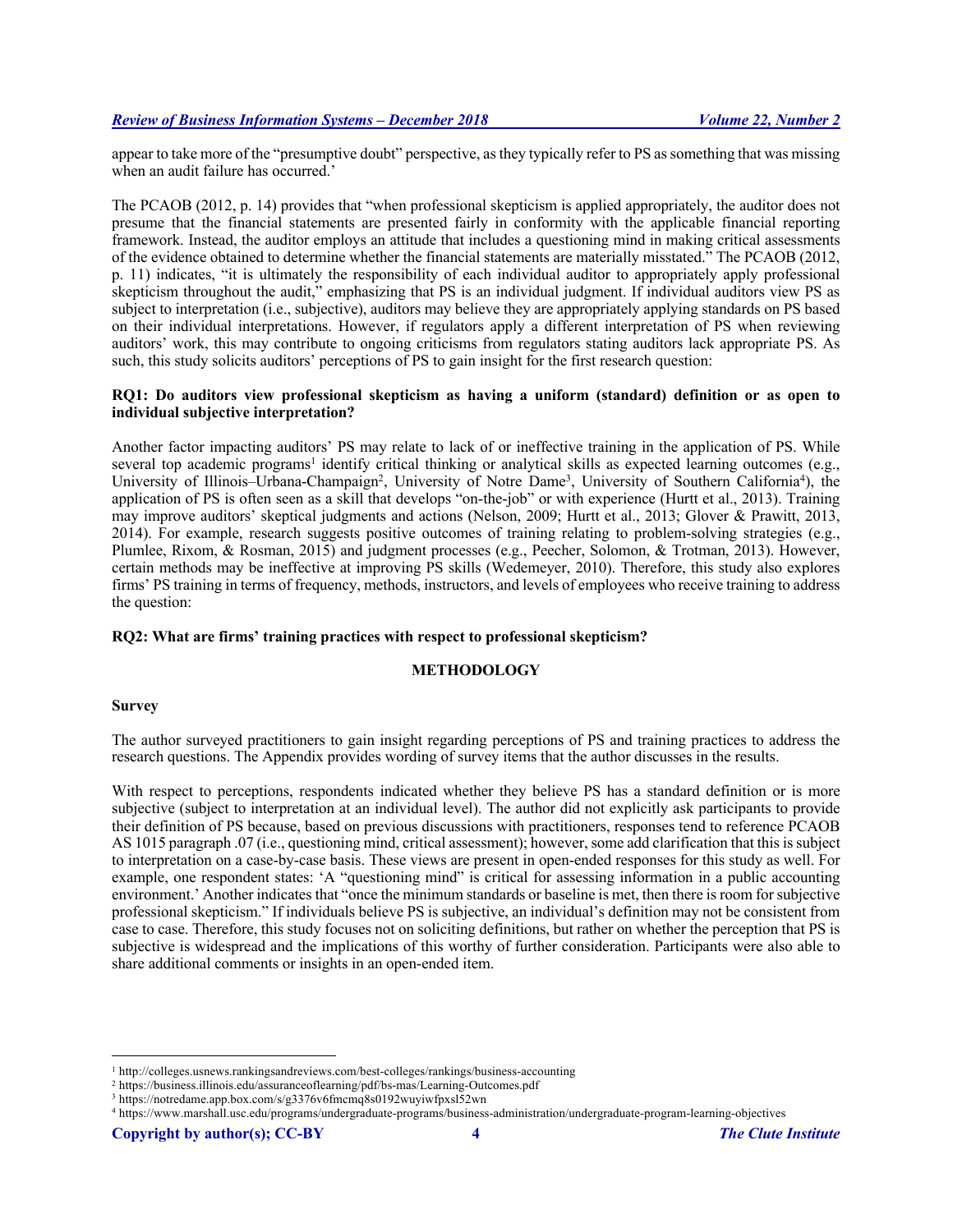Regarding training, respondents first indicated whether the firm trains employees regarding PS. If yes, respondents identified training frequency, methods, and instructors, as well as the ranks of employees who receive training.<sup>5</sup> Respondents also indicated what training methods the firm would consider for future training.

# **Participants**

The author sent 569 "full" surveys (both perception and training) and 201 "brief" surveys (perception only)<sup>6</sup>, for a total of 770 surveys, to members of eight state CPA societies. Full surveys were distributed via email (N=456) or U.S. mail to participants for whom email addresses were not available  $(N=113)$ . Brief surveys were distributed via email (N=66) or U.S. mail (N=135). The author received 97 completed responses for the full survey (17 percent response rate) and 73 completed responses for the brief survey (36 percent response rate), for a 22 percent overall response rate (170 responses). The overall 22 percent response rate is similar to other accounting studies using survey methodology (e.g., Graham, Hanlon, Shevlin, & Shroff, 2014, 26.5 percent; Herda & Lavelle, 2014, 17.1 percent).

For quantitative comparisons relating to the research questions, the author excludes 20 respondents who identify consulting as the primary functional area and 12 with other functions (such as administration or business development), leaving a sample of 138 (67 auditors and 71 tax practitioners). For qualitative discussions, the author includes open-ended comments from all types of respondents.

The auditor sample includes 67 participants across ranks (38 partners, 16 managers, nine seniors, and four staff) and firm sizes (31 local, 20 regional, nine national, three international, and four Big 4). The author did not target specific ranks, firm sizes, or client types.7 In the text and tables, the author groups similar job titles with partner rank (e.g., owner or director) and manager rank (e.g., senior manager or supervisor). One audit manager from a local firm did not respond to the PS definition item, leaving 66 participants for analyses relating to how auditors perceive the definition of PS. The sample of 71 tax practitioners includes 54 partners, seven managers, eight seniors, and two staff from local (49 respondents), regional (14 respondents), national (three respondents), international (two respondents), and Big 4 (three respondents) firms.

The author limits firm training data to responses from 25 audit partners and seven audit managers, who should be knowledgeable regarding training practices relating to PS. The firm training practices sample represents 32 firms (24 local, five regional, two national, and one Big 4). Participants from international firms and three Big 4 firms did not respond to the full survey with firm training practices items.

#### **RESULTS**

All comparisons use Fisher's exact test, which allows statistical analyses with small samples (Agresti, 1992). Statistical comparisons do not reveal significant differences unless the author notes otherwise in the discussion of results. The paper reports two-tailed *p*-values.

<sup>&</sup>lt;sup>5</sup> The author also asked whether participants believe PS is completely inherent (we are born with it), completely learned (we can be taught it), or both inherent and learned. This was to gain insight as to whether respondents would be receptive, in general, to PS training. Eighty-four percent of auditors respond PS is both inherent and learned, 13 percent that PS is completely learned, and three percent that it is completely inherent. These findings suggest most respondents believe PS is partially or completed learned and, thus, would be receptive to PS training.

<sup>6</sup> The author sent surveys regarding firm training practices to only one practitioner per firm, so response data does not inflate training information. <sup>7</sup> After the PCAOB (2012) issued Staff Audit Practice Alert No. 10, *Maintaining and Applying Professional Skepticism in Audits*, the AICPA (2013) reminded members of the Peer Review Program that "while performing a peer review, reviewers should be mindful of challenging the level of professional skepticism that an engagement team exercised on selected audits," emphasizing the importance of PS in *all* audits (not just those subject to PCAOB oversight).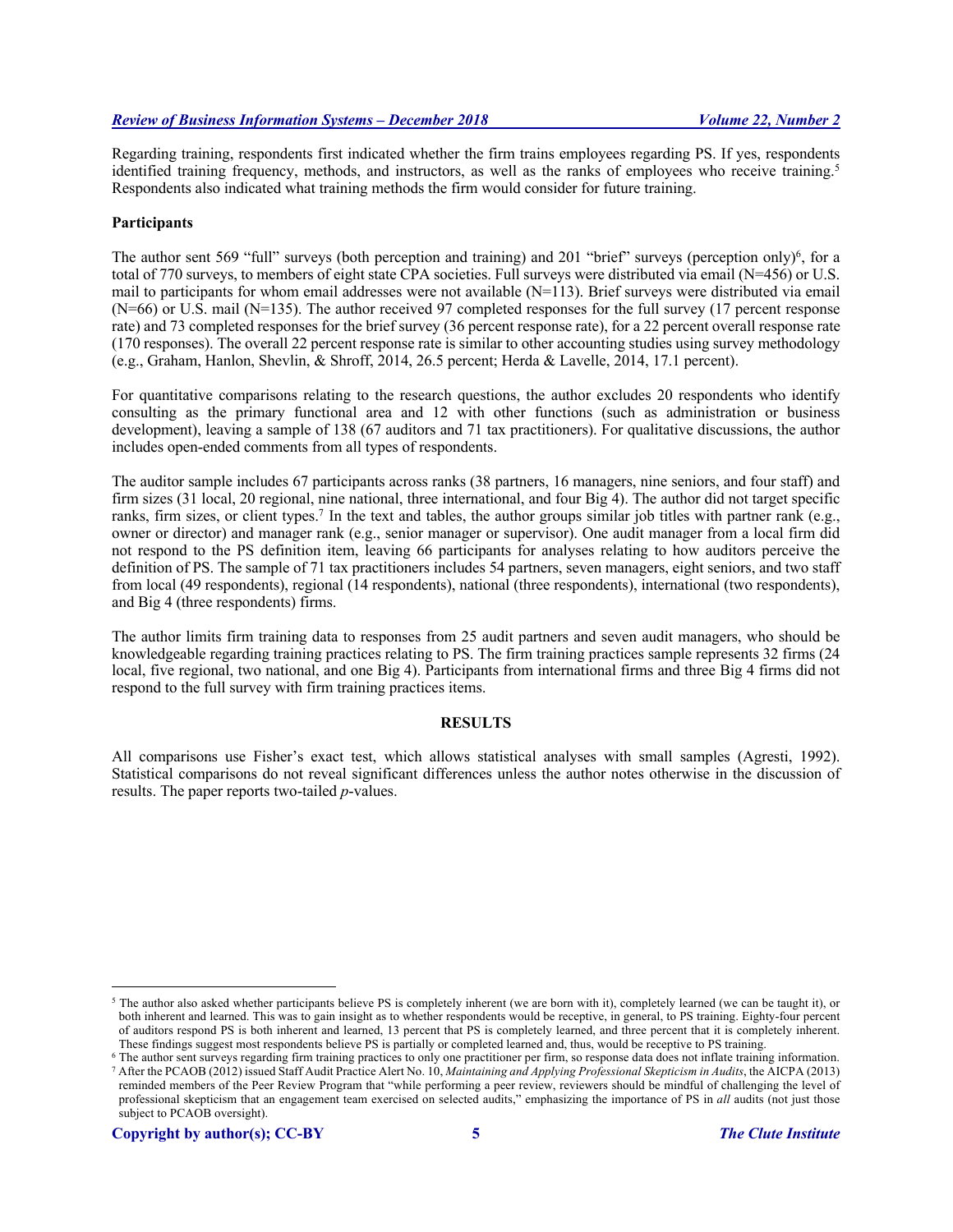# **Perceptions of Professional Skepticism (RQ1)**

Table 1 details auditors' responses as to whether they perceive PS as subjective or uniform.

|                      | <b>Partners</b> |    | <b>rapit 1.</b> Additions Teleconons of Floressional SKepheishi<br><b>Managers</b> |                | <b>Seniors</b> |                | <b>Staff</b> |          | <b>Total</b> |    |
|----------------------|-----------------|----|------------------------------------------------------------------------------------|----------------|----------------|----------------|--------------|----------|--------------|----|
|                      | $(N=38)$        |    | $(N=9)$<br>$(N=15)$                                                                |                | $(N=4)$        |                | $(N=66)$     |          |              |    |
| Big 4                | Uniform:        |    | Uniform:                                                                           |                | Uniform:       | $\overline{0}$ | Uniform:     | 0        | Uniform:     |    |
| $(N=4)$              | Subjective:     | 0  | Subjective:                                                                        |                | Subjective:    |                | Subjective:  |          | Subjective:  | 2  |
| <b>International</b> | Uniform:        |    | Uniform:                                                                           |                | NA             |                | NA           |          | Uniform:     |    |
| $(N=3)$              | Subjective:     |    | Subjective:                                                                        |                |                |                |              |          | Subjective:  |    |
| <b>National</b>      | Uniform:        |    | Uniform:                                                                           | $\mathfrak{D}$ | Uniform:       |                |              |          | Uniform:     | 4  |
| $(N=9)$              | Subjective:     | 4  | Subjective:                                                                        |                | Subjective:    | $\overline{0}$ | NA           |          | Subjective:  |    |
| Regional             | Uniform:        | 3  | Uniform:                                                                           | 2              | Uniform:       | $\theta$       | Uniform:     | $\Omega$ | Uniform:     |    |
| $(N=20)$             | Subjective:     | 3  | Subjective:                                                                        | 4              | Subjective:    | 6              | Subjective:  |          | Subjective:  | 15 |
| Local                | Uniform:        | 6  | Uniform:                                                                           | $\Omega$       | Uniform:       |                | Uniform:     |          | Uniform:     | 8  |
| $(N=30)$             | Subjective:     | 18 | Subjective:                                                                        | 4              | Subjective:    | $\overline{0}$ | Subjective:  | $\Omega$ | Subjective:  | 22 |
| <b>Total</b>         | Uniform:        | 12 | Uniform:                                                                           |                | Uniform:       | 2              | Uniform:     |          | Uniform:     | 20 |
| $(N=66)$             | Subjective:     | 26 | Subjective:                                                                        | 10             | Subjective:    |                | Subjective:  |          | Subjective:  | 46 |

**Table 1.** Auditors' Perceptions of Professional Skepticism

Forty-six auditors (70 percent) believe PS is subjective, while 20 auditors (30 percent) view PS as having a uniform definition, indicating a high percentage of auditors believe PS is subject to interpretation at the individual level. Openended comments also reflect this perception. A partner indicates "professional skepticism can mean something very different from one person to another." A manager and another partner provide similar perspectives, stating, respectively: "Professional skepticism has a standard definition, but applying skepticism is highly subjective." and "Once the minimum standards or baseline is met, then there is room for subjective professional skepticism." These comments capture the complexities of PS and its application.

Another partner emphasizes concerns surrounding the difficulties in applying PS, particularly with focusing on extremes: "Some staff can take professional skepticism too far with clients and never trust clients about anything, and some staff never apply professional skepticism and take clients' responses as appropriate all of the time." This comment highlights the tension between trust and PS discussed by Shaub (1996). More recently, Aschauer, Fink, Moro, van Bakel-Auer, and Warming-Rasmussion (2017) explore trust in the auditor-client relationship and find both PS and trust are critical components that can coexist with the appropriate conceptualizations. Overall, comments support the view that "there is a lack of common understanding or practical guidance on what professional skepticism is" (Glover & Prawitt, 2014, p. 2).

#### *Supplemental Analyses*

# Auditor Rank

Extant literature reports mixed findings with respect the relation between experience and PS (Nelson, 2009; Hurtt et al., 2013). While experience can enhance auditors' skepticism and heighten sensitivity to risks, particularly through exposure to frequencies of errors versus non-errors, experience can also lead auditors to discontinue evidence searches if initial findings suggest there are no concerns, thereby overlooking critical information (Nelson, 2009; Hurtt et al., 2013). The possibility exists that, because they have applied PS in a wider variety of circumstances and situations, auditors with more experience could be more likely than those with less experience to believe PS is subjective. Several respondents' comments support this viewpoint:

*A partner's view could be very different from a first-year staff.*

*It has been my experience that you learn when to be skeptical through experience.*

*Young people do not have the professional experience necessary to know: (1) when to be skeptical and (2) what to be skeptical about.*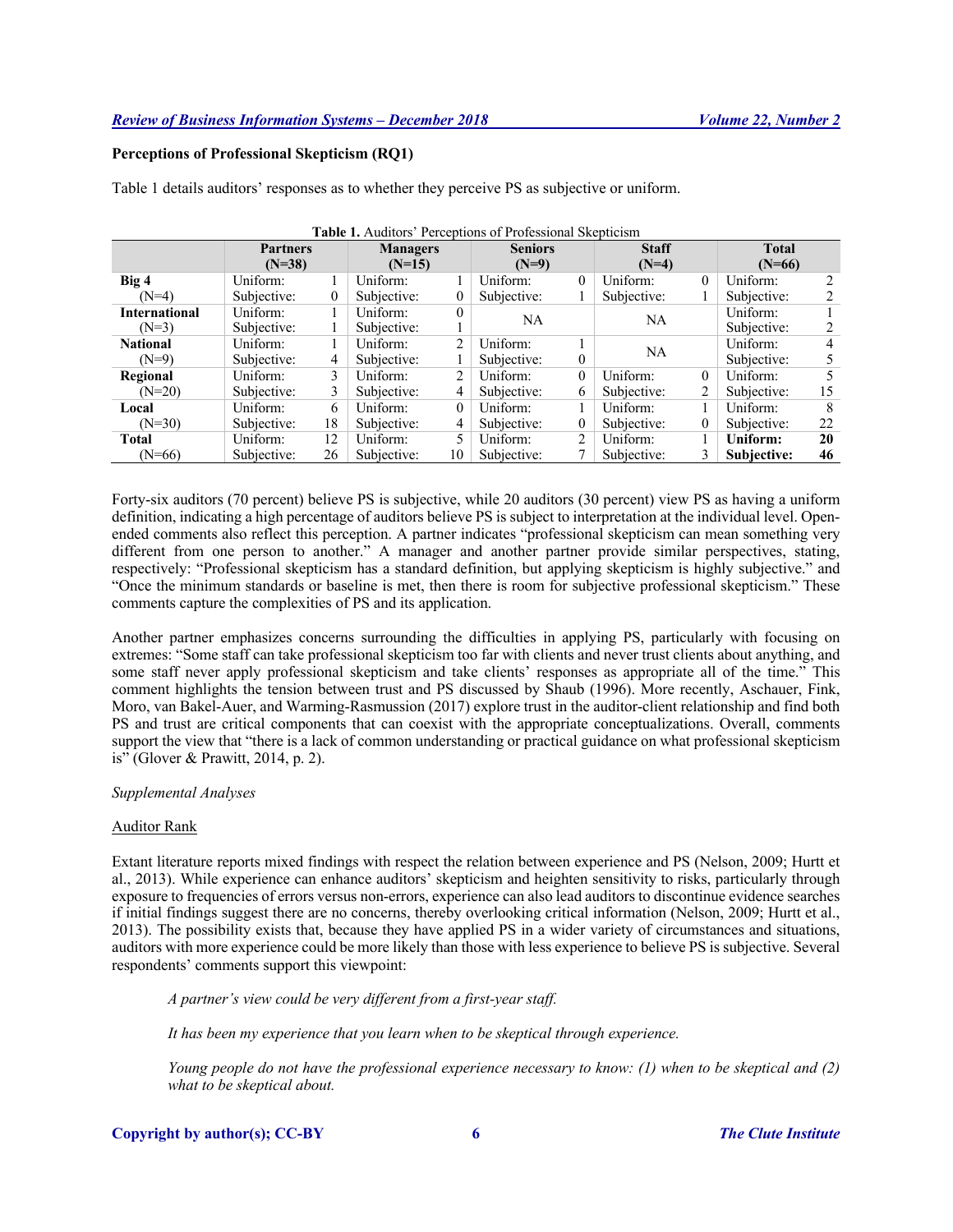Therefore, using auditor rank as a proxy for experience, this study compares auditors' perceptions for partners versus non-partners (managers, seniors, and staff) to consider whether audit partners perceive PS differently than non-partner auditors. Comparing auditors who view PS as subjective in Table 1, partners (N=26 of 38, 68 percent) and non-partners (N=20 of 28, 71 percent) are equally likely to have this perception.

# Audit Firm Size

Larger firms may be more likely to engage larger, public clients; however, auditing standards apply to private and public, large and small clients alike. Yet, auditors with larger firms may feel more pressure (than those with smaller, local firms) due to PCAOB and SEC scrutiny, making the issue of PS more salient and influencing perceptions. Therefore, the study also compares auditors' perceptions by firm size, considering local firms versus non-local firms (regional, national, international, and Big 4). Twenty-two local firm auditors (of 30, 73 percent) are equally likely as the 24 non-local firm auditors (of 36, 67 percent) to view PS as subjective. Refining the firm size analysis by rank, audit partners from local firms (N=18 of 24, 75 percent) are just as likely as those with non-local firms (N=8 of 14, 57 percent) to perceive PS as subjective; and non-partner auditors with local firms (N=4 of 6, 67 percent) are just as likely as their counterparts from non-local firms (N=16 of 22, 73 percent) to hold this view. Therefore, there does not appear to be any difference in auditors' perceptions driven by firm size.

#### Tax Practitioners

Tax practitioners' views of PS are important to consider, as they often participate as specialists during an audit. To the extent tax practitioners' views differ from auditors' perceptions of PS, there could be a mismatch of expectations when conducting audits with tax specialists. In addition, recent studies discuss the importance of PS for tax professionals being alert to potential for tax fraud (DeZoort, Harrison, & Schnee, 2012; Barker & Frederick, 2016). Therefore, this study also surveyed tax practitioners to consider whether these practitioners perceive PS differently than auditors. Respondents' comments support this comparison, as one audit partner believes "a tax practitioner will have a different view than an auditor."

Table 2 details tax practitioners' responses. Sixty tax practitioners (85 percent) believe PS is subjective, while 11 tax practitioners (15 percent) view PS as having a uniform (standard) definition. Comparisons by rank and firm size do not reveal differences for tax practitioners. Tax partners (N=47 of 54, 87 percent) are just as likely as non-partner tax practitioners (N=13 of 17, 76 percent) to view PS as subjective; and tax practitioners from local firms (N=43 of 49, 88 percent) are just as likely as those with non-local firms (N=17 of 22, 77 percent) to hold this view. Further refinements by both rank and firm size do not reveal differences either.8 Similar to auditors, tax practitioners express concern with the complexities of PS and the tension with trust. One partner states:

*This is a difficult concept. We grow up trusting people in general. We believe people are honest, good people. So, it is hard to learn you cannot accept evidence you have gathered at face value. Then, when individuals do learn to question information they are given, they tend to be overly suspicious or cynical. For example, I have a partner who thinks everyone is cheating on their income tax returns. He is an auditor and has considerable training in risk assessment, but I feel he takes it too far.*

As noted above, 46 auditors (of 66, 70 percent) view PS as subjective; however, auditors are significantly less likely than tax practitioners (N=60 of 71, 85 percent) to hold this view  $(p=0.043)$ . Refinement of this comparison by rank reveals audit partners ( $N=26$  of 38, 68 percent) are significantly less likely than tax partners ( $N=47$  of 54, 87 percent) to perceive PS as subjective  $(p=0.038)$ . However, non-partner auditors (N=20 of 28, 71 percent) and non-partner tax practitioners (N=13 of 17, 76 percent) are equally likely to hold this view. This suggests the overall finding that auditors are less likely than tax practitioners to perceive PS as subjective is driven by the partner rank.

 <sup>8</sup> Comparisons include tax partners versus non-partner tax practitioners from local firms, tax partners versus non-partner tax practitioners from nonlocal firms, tax partners from local firms versus non-local firms, and non-partner tax practitioners from local firms versus non-local firms.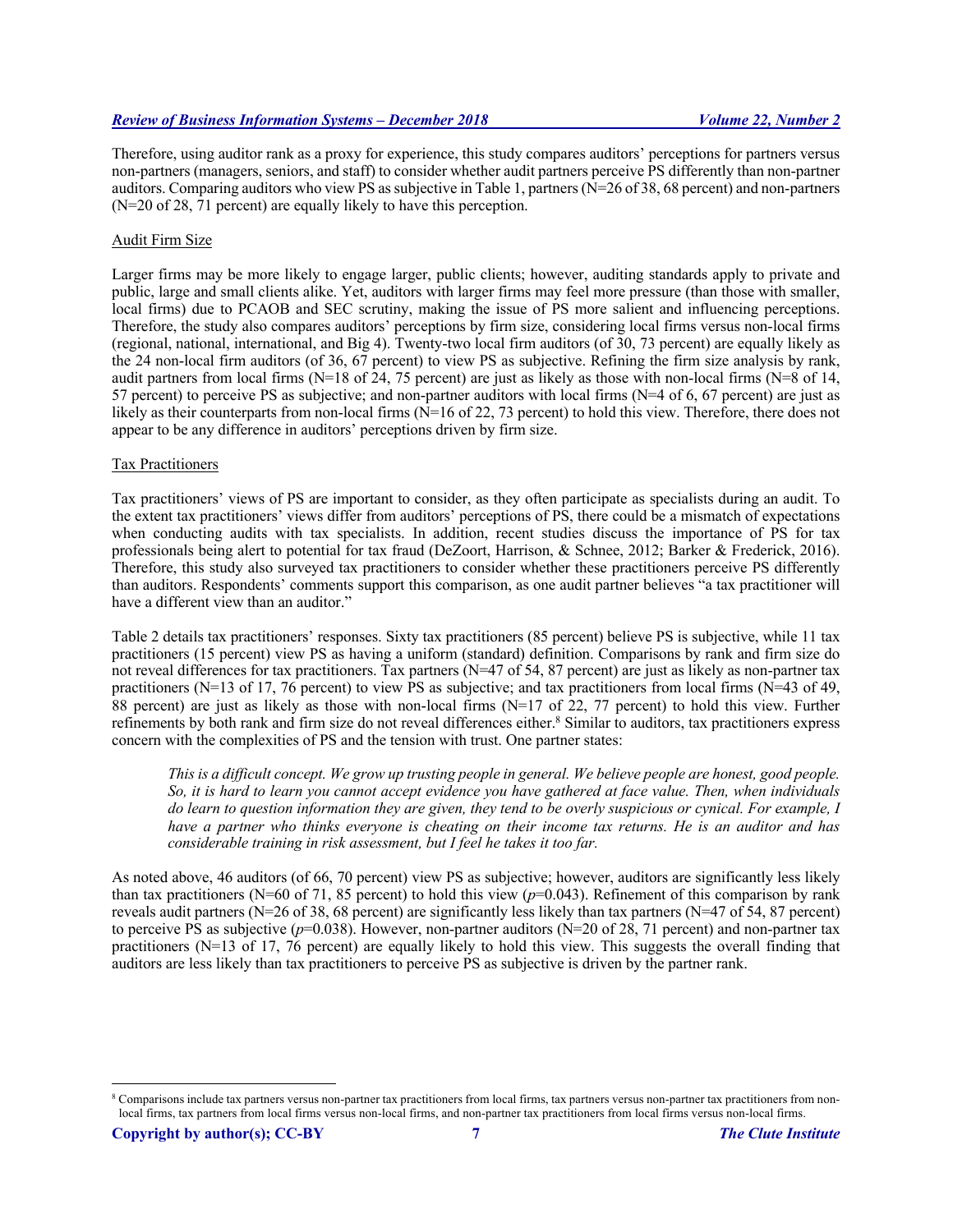| <b>Table 2.</b> Tax Practitioners' Perceptions of Professional Skepticism |                 |               |                 |              |                |                |              |             |              |    |
|---------------------------------------------------------------------------|-----------------|---------------|-----------------|--------------|----------------|----------------|--------------|-------------|--------------|----|
|                                                                           | <b>Partners</b> |               | <b>Managers</b> |              | <b>Seniors</b> |                | <b>Staff</b> |             | <b>Total</b> |    |
|                                                                           | $(N=54)$        |               | $(N=7)$         |              | $(N=8)$        |                | $(N=2)$      |             | $(N=71)$     |    |
| Big 4                                                                     | Uniform:        |               | <b>NA</b>       |              | Uniform:       | 0              | NA           |             | Uniform:     |    |
| $(N=3)$                                                                   | Subjective:     |               |                 |              | Subjective:    |                |              |             | Subjective:  |    |
| <b>International</b>                                                      | Uniform:        | $\Omega$      | NA              |              | Uniform:       |                | NA           |             | Uniform:     |    |
| $(N=2)$                                                                   | Subjective:     |               |                 |              | Subjective:    | 0              |              |             | Subjective:  |    |
| <b>National</b>                                                           | Uniform:        | $\theta$      | <b>NA</b>       |              | NA.            |                | NA           |             | Uniform:     |    |
| $(N=3)$                                                                   | Subjective:     | 3             |                 |              |                |                |              | Subjective: |              |    |
| Regional                                                                  | Uniform:        |               | Uniform:        | $\Omega$     | Uniform:       | $\overline{2}$ | Uniform:     | $\theta$    | Uniform:     |    |
| $(N=14)$                                                                  | Subjective:     | 5             | Subjective:     |              | Subjective:    | $\overline{0}$ | Subjective:  |             | Subjective:  | 11 |
| Local                                                                     | Uniform:        | 5             | Uniform:        |              | Uniform:       | $\theta$       | Uniform:     | $\theta$    | Uniform:     | 6  |
| $(N=49)$                                                                  | Subjective:     | 37            | Subjective:     |              | Subjective:    | 4              | Subjective:  |             | Subjective:  | 43 |
| <b>Total</b>                                                              | Uniform:        | $\mathcal{I}$ | Uniform:        |              | Uniform:       | 3              | Uniform:     | $\theta$    | Uniform:     | 11 |
| $(N=71)$                                                                  | Subjective:     | 47            | Subjective:     | <sub>b</sub> | Subjective:    |                | Subjective:  |             | Subjective:  | 60 |

Refining the comparison of auditors versus tax practitioners by firm size does not reveal differences for local or nonlocal firms. Twenty-two auditors (of 30, 73 percent) and 43 tax practitioners (of 49, 88 percent) from local firms view PS as subjective, while 24 auditors (of 36, 67 percent) and 17 tax practitioners (of 22, 77 percent) from non-local firms hold this view. Further refinements by both rank and firm size do not reveal differences either. Comparisons include local firm partners, non-partners from local firms, partners from non-local firms, and non-partners from non-local firms.

# **Firms' Professional Skepticism Training Practices (RQ2)**

The firm training practices sample represents 32 firms (24 local, five regional, two national, and one Big 4). Twentyfive of the 32 firms (78 percent) train employees regarding PS (20 local firms, three regional firms, one national firm, and one Big 4 firm). Table 3 provides details of training practices for these 25 firms. Participants from international firms did not respond to the full survey with firm training practices items. Also, responses to the full survey were received from only one Big 4 firm. This should **not** be interpreted to suggest international firms and three Big 4 firms do not provide PS training.

Over half (N=14 of 25, 56 percent) provide PS training annually and four (16 percent) train on a continuous basis. One firm (4 percent) trains regarding PS only once, upon hire, and the remaining six (24 percent) provide training at some other frequency (e.g., as needed or during job evaluations). All 25 firms provide PS training to staff-level employees. Most firms train higher levels as well: 21 (84 percent) train seniors and managers and 17 (68 percent) train partners.

Mentoring by senior professionals is the most common method for PS training (N=22 of 25, 88 percent), followed by lecture or presentation (N=14, 56 percent) and conference or off-site continuing professional education (N=11, 44 percent). The majority of firms (N=20, 80 percent) use multiple training methods, with four (16 percent) using four or more different PS training methods. However, four firms (16 percent) – all local firms – use mentoring by senior professionals as the sole PS training method. The remaining firm using only one training method indicates training is through engagement team discussions. Firms primarily use internal instructors to provide PS training, most commonly partners (N=22, 88 percent).

The training frequency (N=18 of 25, or 72 percent, annually or continuously) and training of seniors, managers, and partners suggest firms recognize the importance of PS training and its regular reinforcement. As an audit manager notes: "the quality of professional skepticism is an ongoing process, not an end product." By considering method and instructor data together, responses suggest a common training scenario is mentoring by a partner during engagements. Open-ended survey comments are consistent with this observation:

*Professional skepticism is communicated by the partner to the engagement team during every engagement planning meeting.*

*We are a small firm and as such try to use specific client fact situations to "train" our employees to evaluate whether or not the information or facts we have need to be further tested or confirmed.*

#### **Copyright by author(s); CC-BY 8** *The Clute Institute*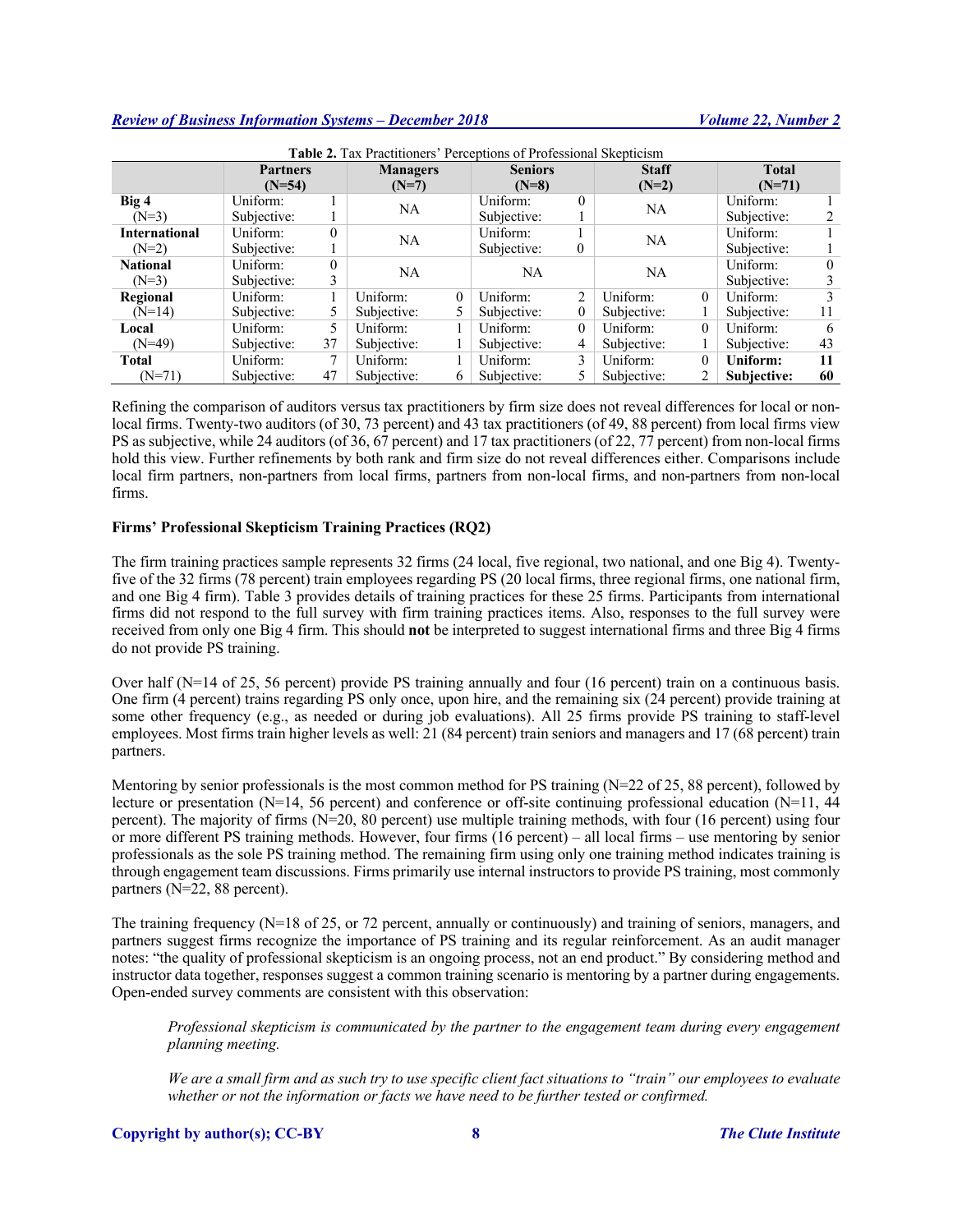*Every engagement is an opportunity to exercise professional skepticism; therefore, staff should receive constant feedback regarding their application of skepticism when completing any task.*

*As a very small firm…mentoring is our primary method of training outside of formal CPE.*

*The reason mentoring works best is that it allows the partner to assess whether staff is born with it and can do this well, or needs more experience training. It requires staff having a bit of inquisitiveness in reviewing client data. They must make the right judgement about what to inquire on.*

|                                    |                 | <b>By Firm Size</b>     |                         |                  |                  |  |  |  |
|------------------------------------|-----------------|-------------------------|-------------------------|------------------|------------------|--|--|--|
|                                    | <b>Total</b>    | Local                   | Regional                | <b>National</b>  | Big 4            |  |  |  |
| <b>Training Frequency</b>          |                 |                         |                         |                  |                  |  |  |  |
| Once, upon hire                    | $\mathbf{1}$    | $\mathbf{1}$            | $\mathbf{0}$            | $\overline{0}$   | $\mathbf{0}$     |  |  |  |
| Annually                           | 14              | 12                      | $\mathbf{1}$            | 1                | $\theta$         |  |  |  |
| Continuously ongoing               | 4               | $\overline{4}$          | $\mathbf{0}$            | $\mathbf{0}$     | $\theta$         |  |  |  |
| Other                              | 6               | 3                       | $\overline{2}$          | $\overline{0}$   | $\mathbf{1}$     |  |  |  |
|                                    | $\overline{25}$ | 20                      |                         |                  |                  |  |  |  |
| <b>Level Receiving Training</b>    |                 |                         |                         |                  |                  |  |  |  |
| Partner                            | 17              | 12                      | $\overline{\mathbf{3}}$ | $\mathbf{1}$     | 1                |  |  |  |
| Manager                            | $\overline{21}$ | 16                      | 3                       | 1                | $\mathbf{1}$     |  |  |  |
| Senior                             | $\overline{21}$ | 16                      | $\overline{\mathbf{3}}$ | 1                | 1                |  |  |  |
| Staff                              | $\overline{25}$ | 20                      | $\overline{3}$          | 1                | $\mathbf{1}$     |  |  |  |
| <b>Training Method</b>             |                 |                         |                         |                  |                  |  |  |  |
| Mentoring by senior professionals  | 22              | 18                      | 2                       | 1                | 1                |  |  |  |
| Lecture or presentation            | 14              | 9                       | 3                       | $\mathbf{1}$     | $\mathbf{1}$     |  |  |  |
| Conference or off-site CPE         | 11              | 10                      | $\mathbf{0}$            | 1                | $\theta$         |  |  |  |
| Self-study                         | $\overline{7}$  | 7                       | $\mathbf{0}$            | $\boldsymbol{0}$ | $\theta$         |  |  |  |
| Case study                         | $\overline{4}$  | 3                       | $\mathbf{1}$            | $\mathbf{0}$     | $\theta$         |  |  |  |
| Role-playing                       | $\overline{3}$  | 3                       | $\mathbf{0}$            | $\mathbf{0}$     | $\boldsymbol{0}$ |  |  |  |
| Other                              | $\overline{3}$  | 3                       | $\theta$                | $\theta$         | $\Omega$         |  |  |  |
| <b>Number of Different Methods</b> |                 |                         |                         |                  |                  |  |  |  |
| One                                | 5               | 5                       | $\boldsymbol{0}$        | $\boldsymbol{0}$ | $\boldsymbol{0}$ |  |  |  |
| Two                                | 8               | $\overline{\mathbf{4}}$ | 3                       | $\theta$         | $\mathbf{1}$     |  |  |  |
| Three                              | 8               | $\overline{7}$          | $\mathbf{0}$            | 1                | $\theta$         |  |  |  |
| Four or more                       | $\overline{4}$  | $\overline{4}$          | $\boldsymbol{0}$        | $\overline{0}$   | $\boldsymbol{0}$ |  |  |  |
|                                    | $\overline{25}$ | 20                      | $\overline{3}$          | $\mathbf{1}$     | $\mathbf{1}$     |  |  |  |
|                                    |                 |                         |                         |                  |                  |  |  |  |
| <b>Training Instructor</b>         |                 |                         |                         |                  |                  |  |  |  |
| <b>Internal</b>                    |                 |                         |                         |                  |                  |  |  |  |
| Partner                            | 22              | 18                      | 2                       | 1                | 1                |  |  |  |
| Manager                            | $\tau$          | 6                       | $\mathbf{1}$            | $\overline{0}$   | $\mathbf{0}$     |  |  |  |
| Other                              | $\overline{7}$  | $\overline{7}$          | $\mathbf{0}$            | $\theta$         | $\theta$         |  |  |  |
| <b>External</b>                    |                 |                         |                         |                  |                  |  |  |  |
| On-site                            | $\overline{4}$  | 3                       | $\boldsymbol{0}$        | $\mathbf{0}$     | 1                |  |  |  |
| Off-site                           | 11              | 10                      | $\mathbf{1}$            | $\theta$         | $\mathbf{0}$     |  |  |  |

**Table 3.** Professional Skepticism Training Practices

Respondents also indicate which training methods they would consider for future training. Table 4 details the number of firms in the training practices sample  $(N=32)$  that would consider each method for future use. Methods that firms would consider for future training follow a similar pattern to current training methods, with mentoring by senior professionals as the most popular choice (N=26 of 32, 81 percent) followed by lecture or presentation (N=20 of 32, 63 percent).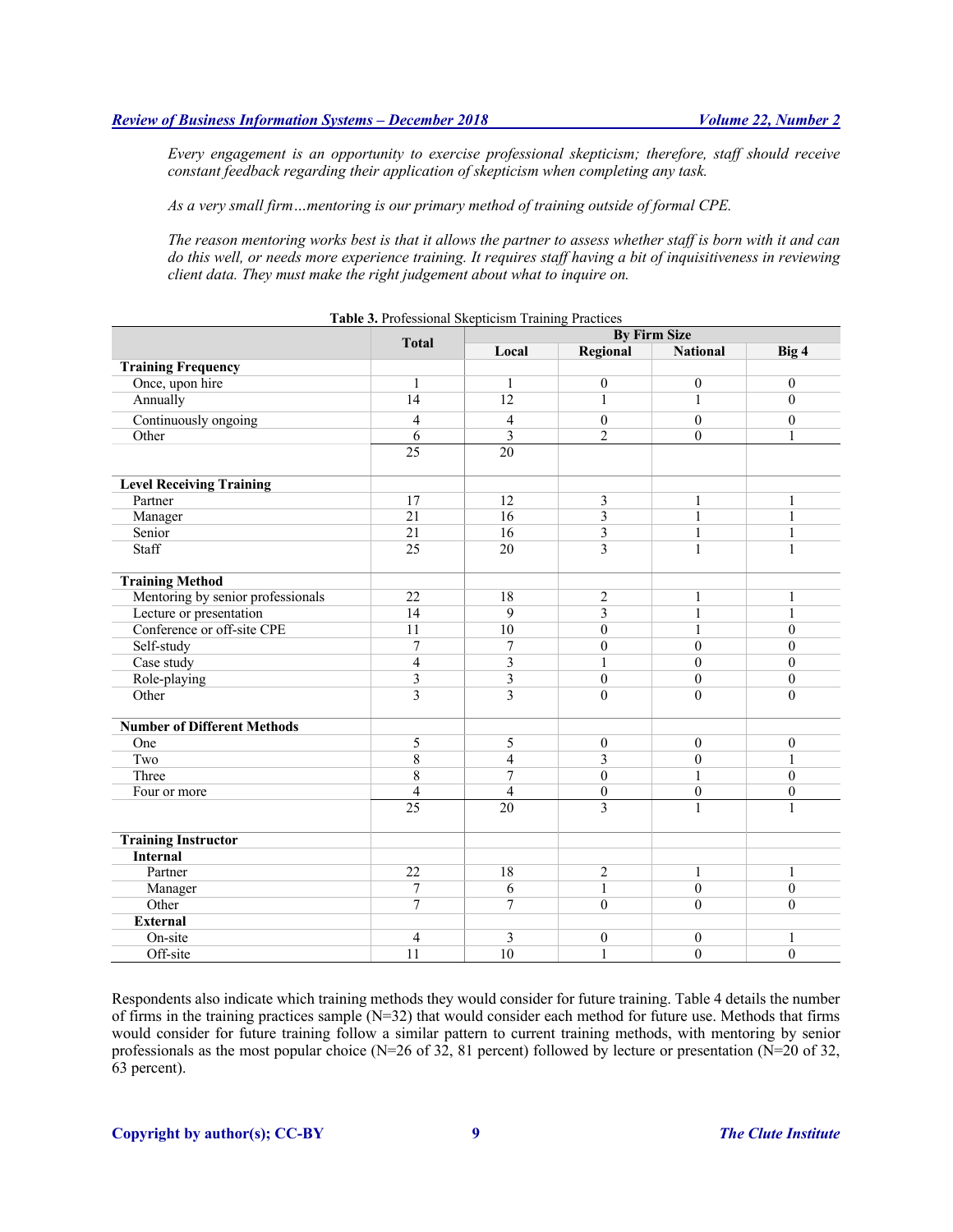| <b>Table 4.</b> Methods Would Consider for Future Training |    |  |  |  |  |
|------------------------------------------------------------|----|--|--|--|--|
| <b>Training Method</b>                                     |    |  |  |  |  |
| Mentoring by senior professionals                          | 26 |  |  |  |  |
| Lecture or presentation                                    | 20 |  |  |  |  |
| Conference or off-site CPE                                 | 18 |  |  |  |  |
| Self-study                                                 |    |  |  |  |  |
| Case study                                                 | 10 |  |  |  |  |
| Role-playing                                               |    |  |  |  |  |
| Other                                                      |    |  |  |  |  |

This data also provides insight about satisfaction with training methods. Table 5 details satisfaction level, which the author measures as the percentage of firms that currently use the method *and* would consider the same method for the future.

| <b>Table 5.</b> Satisfaction with Current Training Practices |                            |                       |                           |  |  |  |  |
|--------------------------------------------------------------|----------------------------|-----------------------|---------------------------|--|--|--|--|
| <b>Training Method</b>                                       | <b>Consider for Future</b> | <b>Currently Used</b> | <b>Satisfaction Level</b> |  |  |  |  |
| Mentoring by senior professionals                            | 18                         | 22                    | 82%                       |  |  |  |  |
| Lecture or presentation                                      |                            | 14                    | 86%                       |  |  |  |  |
| Conference or off-site CPE                                   |                            |                       | 100%                      |  |  |  |  |
| Self-study                                                   |                            |                       | 100%                      |  |  |  |  |
| Case study                                                   |                            |                       | 75%                       |  |  |  |  |
| Role-playing                                                 |                            |                       | 67%                       |  |  |  |  |
| Other                                                        |                            |                       | $0\%$                     |  |  |  |  |

**Table 5.** Satisfaction with Current Training Practices

This analysis shows 82 percent satisfaction with mentoring by senior professionals and 86 percent satisfaction with a lecture or presentation method. This suggests that while mentoring by senior professionals and lecture or presentation are the most popular choices by respondents for future training activities, firms currently using them may not be as satisfied with these methods as with other methods. There appears to be greater satisfaction with self-study and conference or off-site CPE methods, as 100 percent currently using these methods indicate the firm would also consider using these methods for future training.

#### **CONCLUSIONS**

While the PCAOB (2008, 2012, 2013, 2017) and SEC (2005, 2010, 2013) criticize auditors for not applying appropriate levels of PS, auditing standards lack a clear, consistent definition of PS (Nelson, 2009; Hurtt et al., 2013; Glover & Prawitt, 2013, 2014) as a basis for regulators' assessments of auditor performance. This study surveys auditors regarding their perceptions to assess whether they view PS as uniform (standard) or as subject to individual interpretation (i.e., subjective). Seventy percent of auditor participants perceive PS as subjective as opposed to having a uniform definition, and this finding is consistent across auditors' ranks and firms. Supplemental analyses indicate auditors are less likely than tax practitioners to perceive PS as subjective, though this difference appears to be driven by the partner rank. One explanation could be auditors have more exposure to discussions and auditing standards addressing PS than tax practitioners. However, this highlights the importance of guidelines for a common understanding of PS for all those involved with the audit process.

The author recognizes conclusions from this study reflect perceptions of those practitioners who responded to the survey. Although the sample is weighted on partners and local firms, there is representation across rank and firm size. A further limitation is potential self-selection bias in the training practices sample. Twenty-five of the 32 firms indicate they provide PS training. While the author does not have reason to believe this is an unreasonable proportion across firms not in the sample, it is possible a greater proportion of auditors from firms training regarding PS responded to the survey. However, the author believes the sample is appropriate and results yield relevant insights regarding perceptions of PS and training practices. These insights are useful to practitioners and regulators in understanding perceptions of PS and considering ways to improve its application. Findings should also be of interest to researchers who investigate PS and to academia as it prepares next-generation practitioners. As one respondent notes: "Higher education has to take a lead role in developing a culture of professional skepticism." The recent changes to the Uniform CPA Examination emphasize the importance of this argument.

#### **Copyright by author(s); CC-BY 10** *The Clute Institute*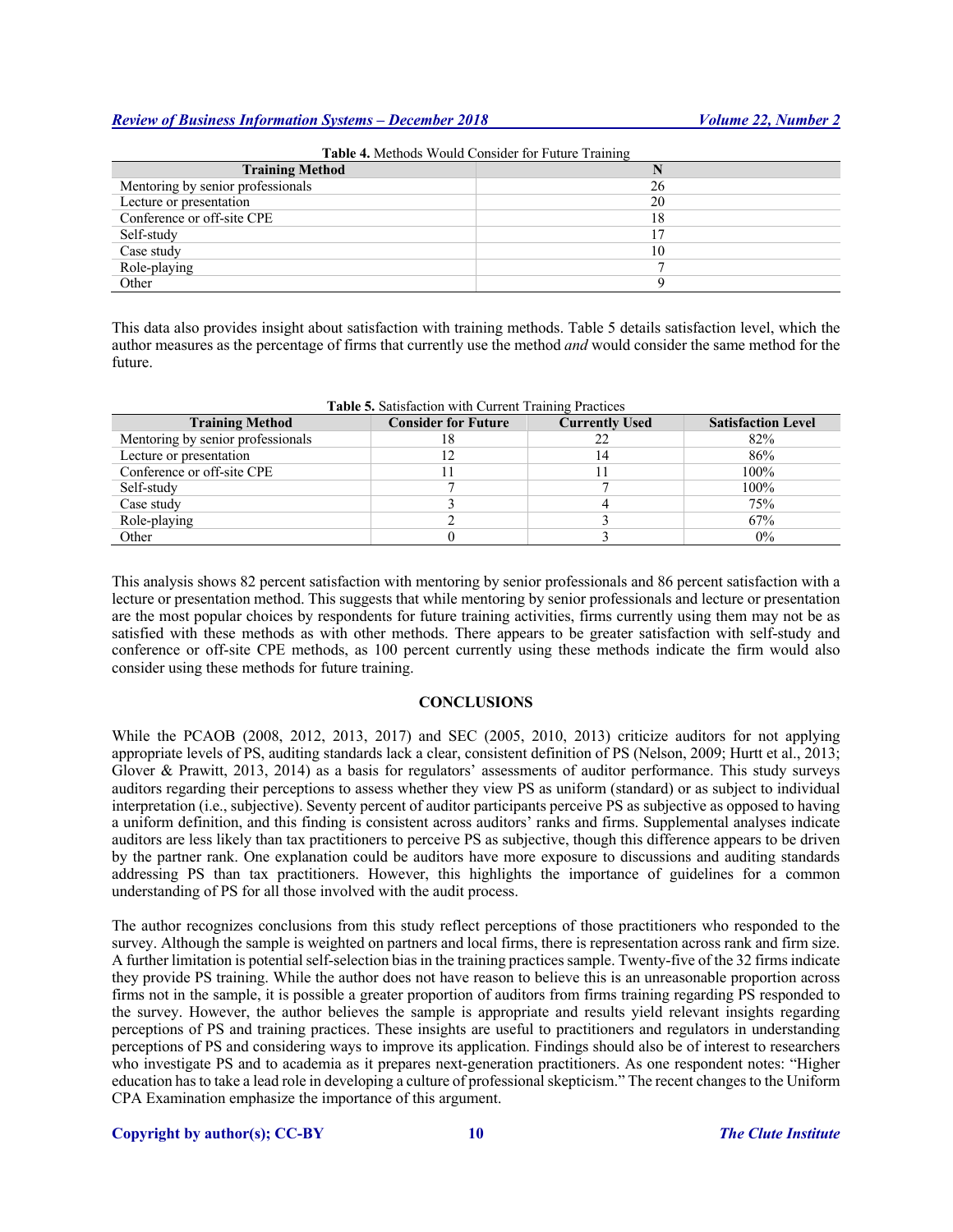Overall, findings of this study are consistent with the view that the majority of practitioners believe PS is subject to individual interpretation. Allowing practitioners to exercise suitable flexibility when judging unique client situations is important. However, following Nelson's (2009) model of professional skepticism, skeptical actions are based on skeptical judgments, with skeptical judgments a necessary precursor to skeptical actions (Hurtt et al., 2013). As the theoretical model in Figure 1 illustrates, auditors' individual interpretations of PS may lead to variation in skeptical judgments and actions. This has implications for audit planning, as auditors' interpretations of PS may lead them to be overly skeptical and, as a result, "design overly inefficient and expensive audits" (Nelson, 2009, p. 1). Alternatively, auditors' interpretations of PS may lead them to not apply an appropriate level of PS and design ineffective audits. Further, if auditors believe they are appropriately applying standards on PS based on individual interpretations, but regulators apply a different interpretation of PS when reviewing auditors' work, this may help explain ongoing criticisms from regulators stating auditors lack appropriate PS. Another limitation of this study is that most survey questions were closed-type, though participants had the opportunity to provide open-ended comments. However, this study is a first step to explore whether individuals believe PS is subjective before attempting to solicit definitions from individuals. The next step is for future research to consider variations in individuals' definitions of PS and whether an individual's definition changes over time (with experience) and/or in different situations. Similarly, regulators may also apply individual interpretations to define professional skepticism; therefore, future research should explore the regulator perspective.

This study provides relevant insights from practitioners and strengthens recent calls for developing a "common definition and shared understanding" of PS and a framework for evaluating application of PS (Glover & Prawitt, 2014, p. 5-6), as well as for standard setters to consider "whether the standards provide sufficient clarity regarding the requirements with which the auditor should comply and whether the standards are driving auditors to consistent application and to exercise sufficient professional skepticism" (IFIAR, 2017, p. 18). Participants' comments recognize the difficulties in applying PS, particularly with not taking PS to extremes. A common understanding and framework for evaluating PS would assist practitioners with maintaining an appropriate balance and levels of PS and trust within guidelines. Respondents' comments also suggest views that experience is necessary for skeptical behavior. For example, "Young people do not have the professional experience necessary to know: (1) when to be skeptical and (2) what to be skeptical about." A common understanding and framework for evaluating PS would also respond to these concerns.

Once there is a common understanding and framework for PS, enhanced training within the framework is necessary to improve practitioners' application of PS (Nelson, 2009; Hurtt et al., 2013; Glover & Prawitt, 2013, 2014). Although firms' training practices suggest they recognize the importance of PS training, the use of mentoring as a primary training method is a concern. While mentoring activities may help auditors develop and enhance PS skills, there is concern because this model "is susceptible to problems when conditions change" (Wedemeyer, 2010, p. 331). Unlike more formal training activities, mentoring likely varies depending on mentors' experiences and circumstances of current engagements used for training purposes. In addition, open-ended responses suggest mentoring mainly emphasizes the importance of PS and provides performance feedback rather than training auditors how to exercise skeptical behavior. This could limit exposure to a variety of scenarios and hinder auditors' abilities to gain a deeper understanding of PS and its application to different situations. Further, with the finding that partners most commonly provide the mentoring, there is concern that an individual partner's views can influence subordinate's PS (Carpenter & Reimers, 2013; Harding & Trotman, 2017).

With the widespread view that PS is open to individual subjective interpretation, it is unlikely the profession will achieve more consistent application of PS if training continues to focus on mentoring by partners. Firms should consider more uniform PS training programs to provide opportunities for role-playing and self-assessment to improve auditors' skills applying PS (Peecher et al., 2013; Plumlee et al., 2015). This is an area where the profession, regulators, and academia could work together to develop consistent and effective training to improve application of PS.

#### **ACKNOWLEDGMENTS**

The author thanks the practitioners who participated for sharing their insights, perceptions, and information regarding firm training practices. She also thanks Michael Akers, as well as two anonymous reviewers, for feedback and suggestions to improve this paper.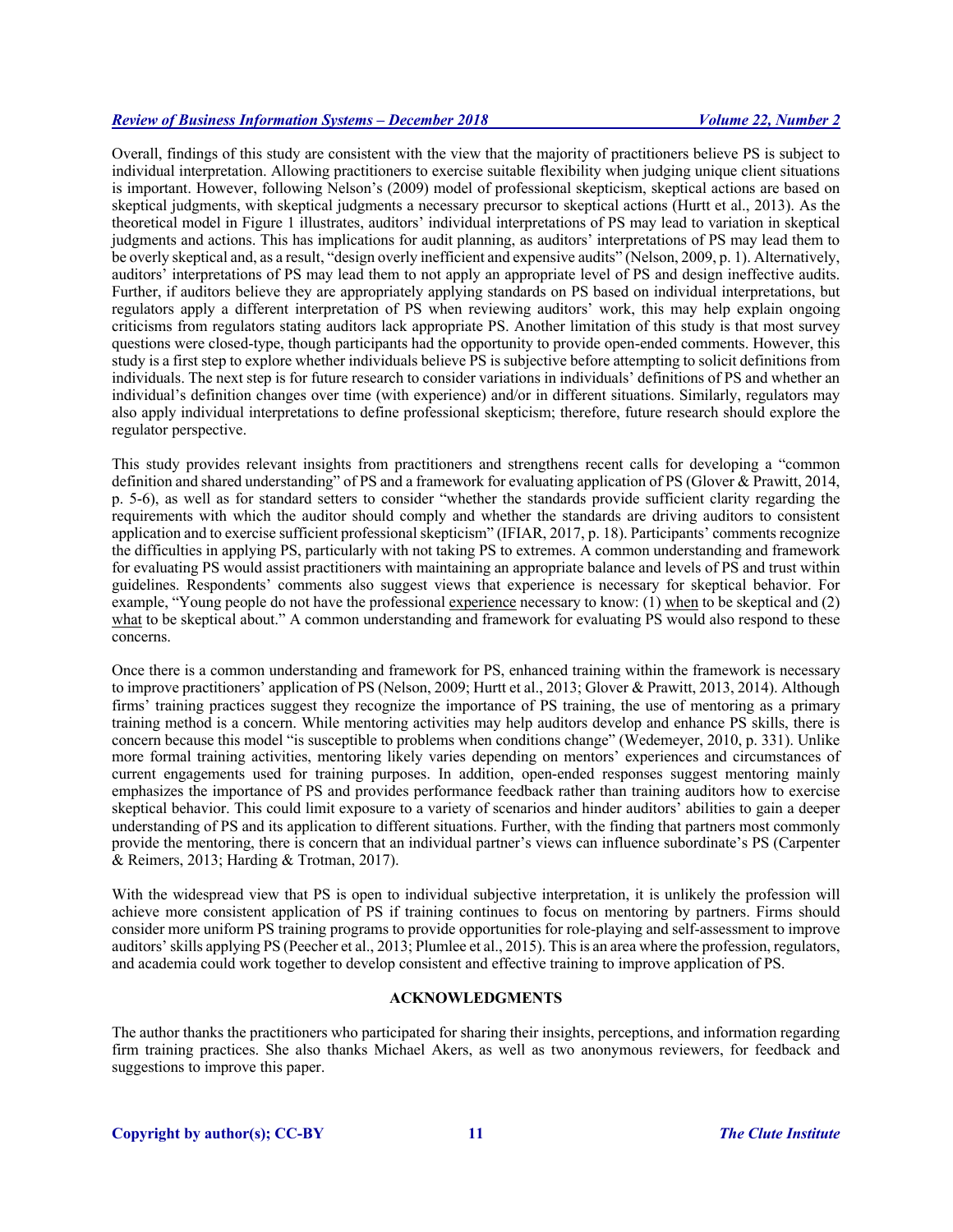# **AUTHOR BIOGRAPHY**

**Jodi Gissel** earned her Ph.D. from the University of Wisconsin-Madison in 2010. She is a Certified Public Accountant (Wisconsin) and Certified Fraud Examiner. Her research focuses on factors that influence decision-making, as well as the quality and relevance of related outcomes. She has interests in ethics and fraud-related issues, so her research often intersects these areas. She explores these interests from the diverse perspectives of financial statement preparers, auditors, and users, as well as from an educational standpoint in terms of developing professional knowledge, critical thinking, and decision-making skills.

#### **REFERENCES**

- Agresti, A. (1992). A survey of exact inference for contingency tables. *Statistical Sciences, 7*(1), 131-177.
- American Institute of Certified Public Accountants or AICPA (2013). *February 2013 Peer Review Update.*
- Aschauer, E., Fink, M., Moro, A., van Bakel-Auer, K., & Warming-Rasmussion, B. (2017). Trust and professional skepticism in the relationship between auditors and clients: Overcoming the dichotomy myth. *Behavioral Research in Accounting, 29*(1), 19-42.
- Barker, J., & Frederick, C. (2016). Billions lost yearly to Earned Income Tax Credit: Errors or fraud? *Journal of Business and Economics Research, 14*(4), 145-152.
- Carpenter, T. D., & Reimers, J. L. (2013). Professional skepticism: The effects of a partner's influence and the level of fraud indicators on auditors' fraud judgments and actions. *The Accounting Review, 25*(2), 45-69.
- DeZoort, F. T., Harrison, P., & Schnee, E. (2012). Tax professionals' responsibility for fraud detection: The effects of engagement type and audit status. *Accounting Horizons, 26*(2), 289-306.
- Glover, S., & Prawitt, D. (2013). *Enhancing auditor professional skepticism*. Retrieved from http://www.thecaq.org/enhancingauditor-professional-skepticism.
- Glover, S., & Prawitt, D. (2014). Enhancing auditor professional skepticism: The professional skepticism continuum. *Current Issues in Auditing, 8*(2), 1-10.
- Graham, J. R., Hanlon, M., Shevlin, T., & Shroff, N. (2014). Incentives for tax planning and tax avoidance: Evidence from the field. *The Accounting Review, 89*(3), 991-1023.
- Harding, N., & Trotman, K. T. (2017). The effect of partner communications of fraud likelihood and skeptical orientation on auditors' professional skepticism. *Auditing: A Journal of Practice & Theory, 36*(2), 111-131.
- Herda, D. N., & Lavelle, J. J. (2014). Auditing subsequent events: Perspectives from the field. *Current Issues in Auditing, 8*(2), A10-A24.
- Hurtt, R. K., Brown-Liburd, H., Earley, C., & Krishnamoorthy, G. (2013). Research on auditor professional skepticism: Literature synthesis and opportunities for future research. *Auditing: A Journal of Practice & Theory, 32*(Supplement 1), 45-97.

International Forum of Independent Audit Regulators or IFIAR (2017). *Report on 2016 Survey of Inspection Findings*.

- Nelson, M. (2009). A model and literature review of professional skepticism in auditing. *Auditing: A Journal of Practice & Theory, 28*(2), 1-34.
- Peecher, M., Solomon, I., & Trotman, K. (2013). An accountability framework for financial statement auditors and related research questions. *Accounting, Organizations and Society, 38*(8), 596-620.
- Plumlee, R. D., Rixom, B., & Rosman, A. (2015). Training auditors to perform analytical procedures using metacognitive skills. *The Accounting Review, 90*(1), 351-369.
- Public Company Accounting Oversight Board or PCAOB. Auditing Standard (AS) 1015, *Due Professional Care in the Performance of Work.* Retrieved from https://pcaobus.org/Standards/Auditing/Pages/AS1015.aspx
- Public Company Accounting Oversight Board or PCAOB. Auditing Standard (AS) 2201, *An Audit of Internal Control Over Financial Reporting That Is Integrated with An Audit of Financial Statements.* Retrieved from https://pcaobus.org/Standards/Auditing/Pages/AS2201.aspx
- Public Company Accounting Oversight Board or PCAOB. Auditing Standard (AS) 2401, *Consideration of Fraud in a Financial Statement Audit.* Retrieved from https://pcaobus.org/Standards/Auditing/Pages/AS2401.aspx
- Public Company Accounting Oversight Board or PCAOB (2008). *Report on the PCAOB's 2004, 2005, 2006, and 2007 Inspections of Domestic Annually Inspected Firms*. PCAOB Release No. 2008-008. Retrieved from https://pcaobus.org/Inspections/Documents/2008\_12-05\_Release\_2008-008.pdf
- Public Company Accounting Oversight Board or PCAOB (2012). *Staff Audit Practice Alert No. 10: Maintaining and Applying Professional Skepticism in Audits*. Retrieved from https://pcaobus.org/Standards/QandA/12-04-2012\_SAPA\_10.pdf
- Public Company Accounting Oversight Board or PCAOB (2013). *Report on 2007-2010 Inspections of Domestic Firms that Audit 100 or Fewer Public Companies*. PCAOB Release No. 2013-001. Retrieved from
	- https://pcaobus.org/Inspections/Documents/02252013\_Release\_2013\_001.pdf
- Public Company Accounting Oversight Board or PCAOB (2016a). *Order Instituting Disciplinary Proceedings, Making Findings, and Imposing Sanctions In the Matter of Jerry L Stanford, CPA and Jerry L Stanford, CPA, Respondents*. PCAOB Release No. 105-2016-019. Retrieved from https://pcaobus.org/Enforcement/Decisions/Documents/105-2016-019- Stanford.pdf

**Copyright by author(s); CC-BY 12** *The Clute Institute*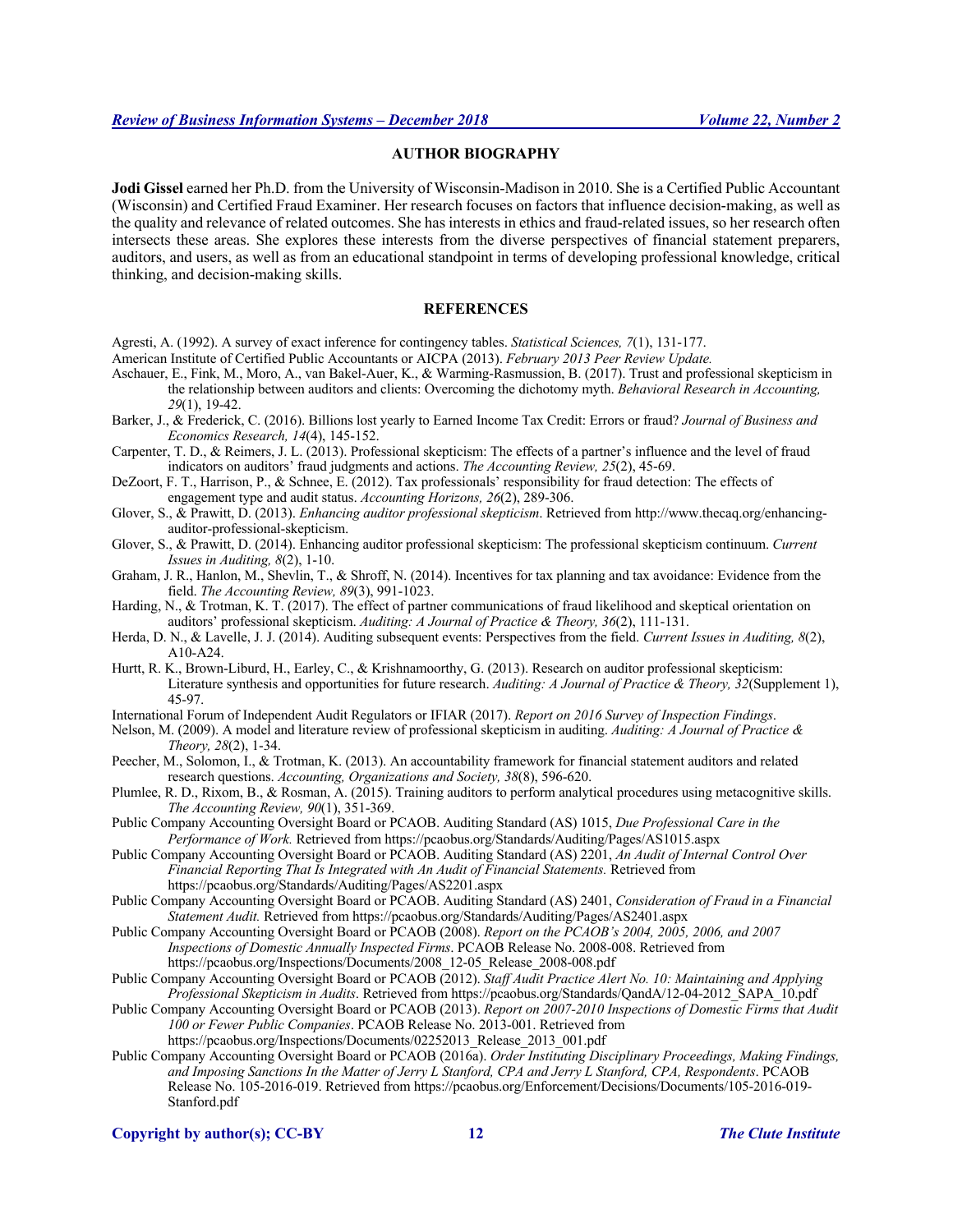Public Company Accounting Oversight Board or PCAOB (2016b). *Order Instituting Disciplinary Proceedings, Making Findings, and Imposing Sanctions In the Matter of Chun Cho Kwok, CPA, and KCC & Associates (a/k/a Chun C. Kwok, a/k/a Kwok, & Company), Respondents*. PCAOB Release No. 105-2016-026. Retrieved from https://pcaobus.org/Enforcement/Decisions/Documents/105-2016-026-KCC-Kwok.pdf

Public Company Accounting Oversight Board or PCAOB (2017). *Standing Advisory Group Meeting Panel Discussion – Professional Skepticism, November 29-30, 2017*. Retrieved from

https://pcaobus.org/News/Events/Documents/11292017-SAG-meeting/Professional-Skepticism-Briefing-Paper.pdf Quadackers, L., Groot, T., & Wright, A. (2014). Auditors' professional skepticism: Neutrality versus presumptive doubt. *Contemporary Accounting Research, 31*(3), 639-657.

Securities and Exchange Commission or SEC (2000). *Accounting and Auditing Enforcement Release No. 1241: In the Matter of Nanette Miller, CPA, Respondent*. Retrieved from https://www.sec.gov/litigation/admin/34-42586.htm

- Securities and Exchange Commission or SEC (2003). *Accounting and Auditing Enforcement Release No. 1787: In the Matter of PricewaterhouseCoopers LLP, Respondent*. Retrieved from https://www.sec.gov/litigation/admin/34-47900.htm
- Securities and Exchange Commission or SEC (2005). *Accounting and Auditing Enforcement Release No. 2237: In the Matter of Deloitte & Touche LLP, Respondent*. Retrieved from https://www.sec.gov/litigation/admin/34-51606.pdf
- Securities and Exchange Commission or SEC (2010). *Accounting and Auditing Enforcement Release No. 3100: In the Matter of Pollard Kelley Auditing Services, Inc. and Terance Kelley, CPA, Respondents*. Retrieved from https://www.sec.gov/litigation/admin/2010/34-61315.pdf

Securities and Exchange Commission or SEC (2013). SEC charges two KMPG auditors for failed audit of Nebraska bank hiding loan losses during financial crisis. Retrieved from

http://www.sec.gov/News/PressRelease/Detail/PressRelease/1365171513624

Shaub, M. K. (1996). Trust and suspicion: The effects of situational and dispositional factors on auditors' trust of clients. *Behavioral Research in Accounting, 8*, 154-174.

Tysiac, K. (2017). Last-minute guide to the updated CPA exam. *Journal of Accountancy, 223*(4), 40-43.

Wedemeyer, P. (2010). A discussion of auditor judgment as the critical component in audit quality – A practitioner's perspective. *International Journal of Disclosure and Governance, 7*(4), 320-333.